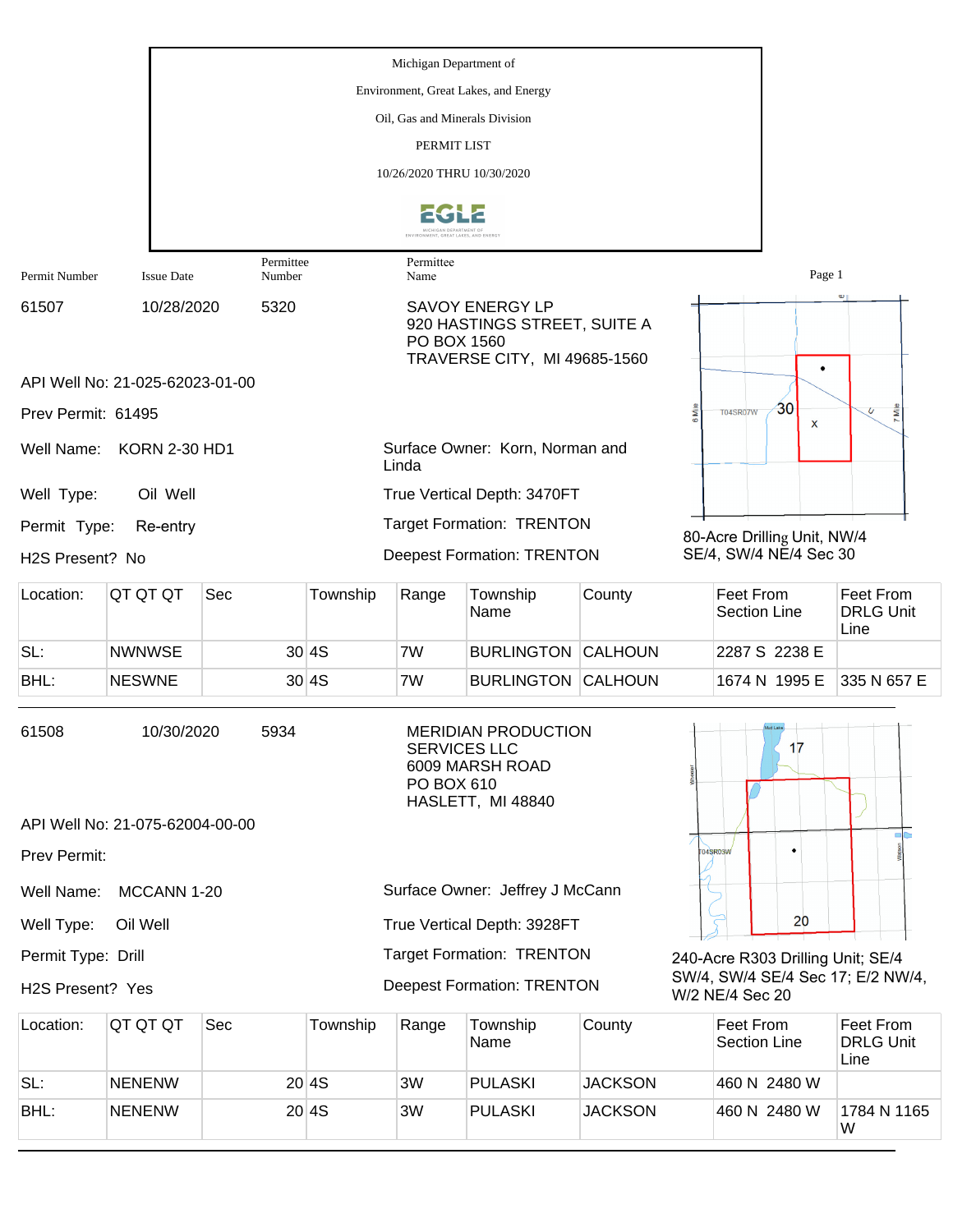Environment, Great Lakes, and Energy

Oil, Gas and Minerals Division

Updated Permits

10/26/2020 THRU 10/30/2020



Permit Number Permittee Number Permittee Name Page 1

**PLUGGING INSTRUCTIONS ISSUED:**

12692 491

CONSUMERS ENERGY CO 1945 W PARNALL RD JACKSON, MI 49201

API Well Number: 21-133-12692-00-00

Well Name: MICHIGAN GAS STORAGE CO 214

Plug Inst. Issue Date: 10/21/2020

| Location | <b>IOT OT OT</b> | <b>Sec Township</b> | Range | Township Name | County          | Feet From Section<br>Line | <b>Feet From DRLG</b><br>Unit |
|----------|------------------|---------------------|-------|---------------|-----------------|---------------------------|-------------------------------|
| ISL:     | ICNSESE          | 25 20N              | 7W    | <b>MARION</b> | <b>IOSCEOLA</b> | 1660 S 660 E              |                               |
| BHL:     | <b>CNSESE</b>    | 25 20N              | 17W   | <b>MARION</b> | <b>OSCEOLA</b>  | 1660 S 660 E              |                               |

Comment: App to P&A expires on 10/21/21

125 WINDSOR DR STE 101 OAK BROOK, IL 60523

API Well Number: 21-119-30058-01-00

Well Name: MARIS, STELLA 1-29A

True Vertical Depth: 4939

Plug Inst. Issue Date: 10/21/2020

| Location | <b>OT OT OT</b> | <b>Sec</b> Township | Range | Township Name      | County              | <b>Feet From Section</b><br>Line | <b>IFeet From DRLG</b><br>Unit |
|----------|-----------------|---------------------|-------|--------------------|---------------------|----------------------------------|--------------------------------|
| ISL:     | <b>INENWSW</b>  | 29 <sub>32N</sub>   | 1E    | MONTMORENCY        | <b>IMONTMORENCY</b> | 658 N 699 W                      |                                |
| BHL:     | <b>INENWSW</b>  | 29 32N              | 1Е    | <b>MONTMORENCY</b> | <b>IMONTMORENCY</b> | 1495 N 1142 W                    | 1495 N 1142 W                  |

Comment: App to P&A expires on 10/21/21

30118 25

DELTA OIL CO INC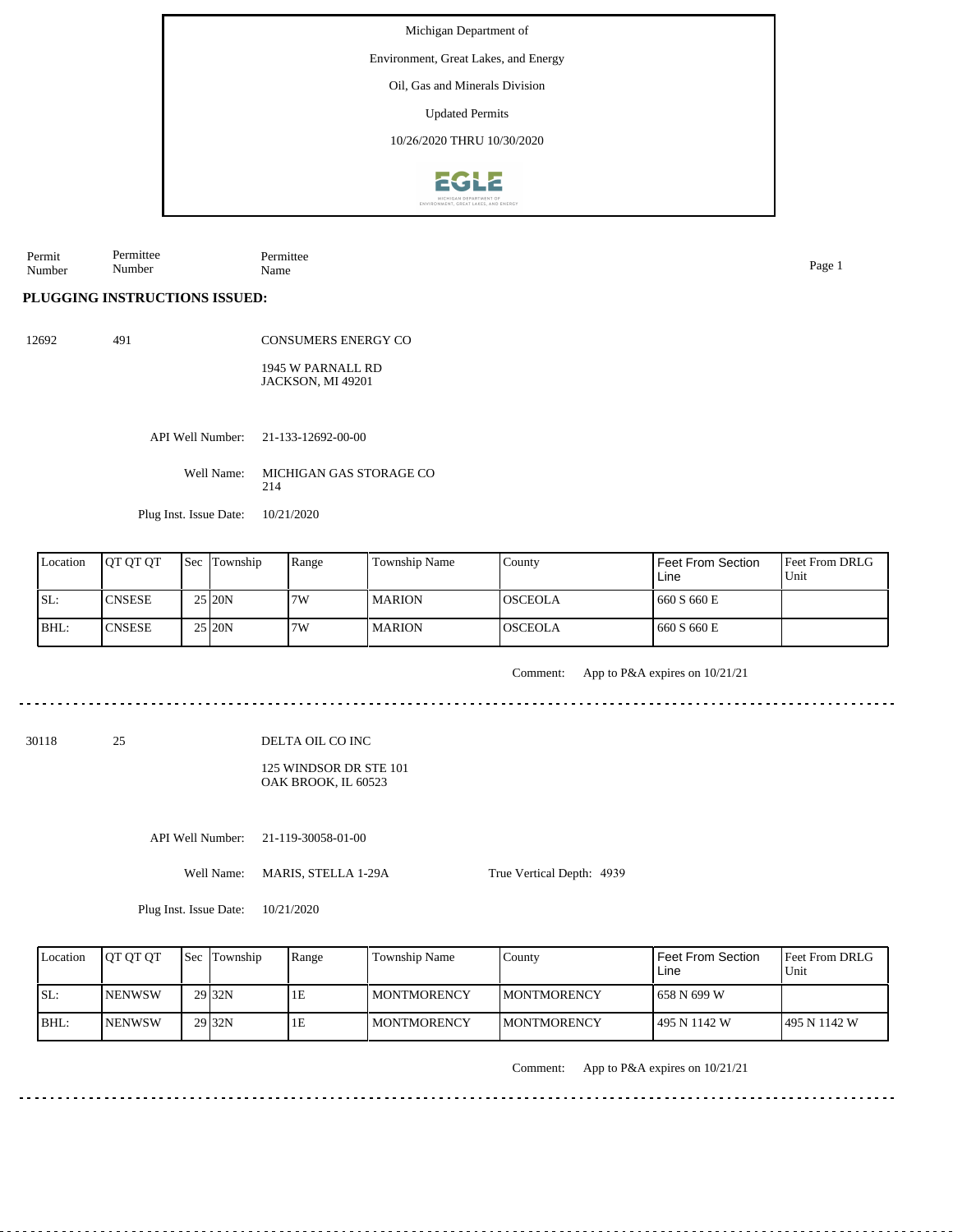Environment, Great Lakes, and Energy

Oil, Gas and Minerals Division

Updated Permits

10/26/2020 THRU 10/30/2020



Permit Number Permittee Number Permittee Name Page 2

## **RECORD OF WELL PLUGGING:**

13058 4428

MID MICHIGAN GAS STORAGE CO

11039 150TH AVE BIG RAPIDS, MI 49307

API Well Number: 21-107-13058-00-00

Well Name: EAST AUSTIN 11

Plugging Date: 10/5/2020

| Location | <b>IOT OT OT</b> | Sec Township | Range | <b>Township Name</b> | County          | Feet From Section<br>Line | Feet From DRLG<br>Unit |
|----------|------------------|--------------|-------|----------------------|-----------------|---------------------------|------------------------|
| SL:      | ISWSWNW          | 12 I 14 N    | 19W   | <b>AUSTIN</b>        | <b>IMECOSTA</b> | 10 S 100 W                |                        |
| BHL:     | ISWSWNW          | 12 I 14 N    | 19W   | <b>AUSTIN</b>        | <b>IMECOSTA</b> |                           |                        |

13058 4428

MID MICHIGAN GAS STORAGE CO

11039 150TH AVE BIG RAPIDS, MI 49307

API Well Number: 21-107-13058-01-00

Well Name: EAST AUSTIN 11

Plugging Date: 10/5/2020

|       | Location | <b>OT OT OT</b> | <b>Sec</b> Township | Range | Township Name | County          | Feet From Section<br>Line | <b>Feet From DRLG</b><br>Unit |
|-------|----------|-----------------|---------------------|-------|---------------|-----------------|---------------------------|-------------------------------|
| ISL:  |          | ISWSWNW         | 12 I 14 N           | 19W   | <b>AUSTIN</b> | <b>IMECOSTA</b> | l 0 S 100 W               |                               |
| IBHL: |          | ISWSWNW         | 12 I 14 N           | 19W   | <b>AUSTIN</b> | <b>IMECOSTA</b> |                           |                               |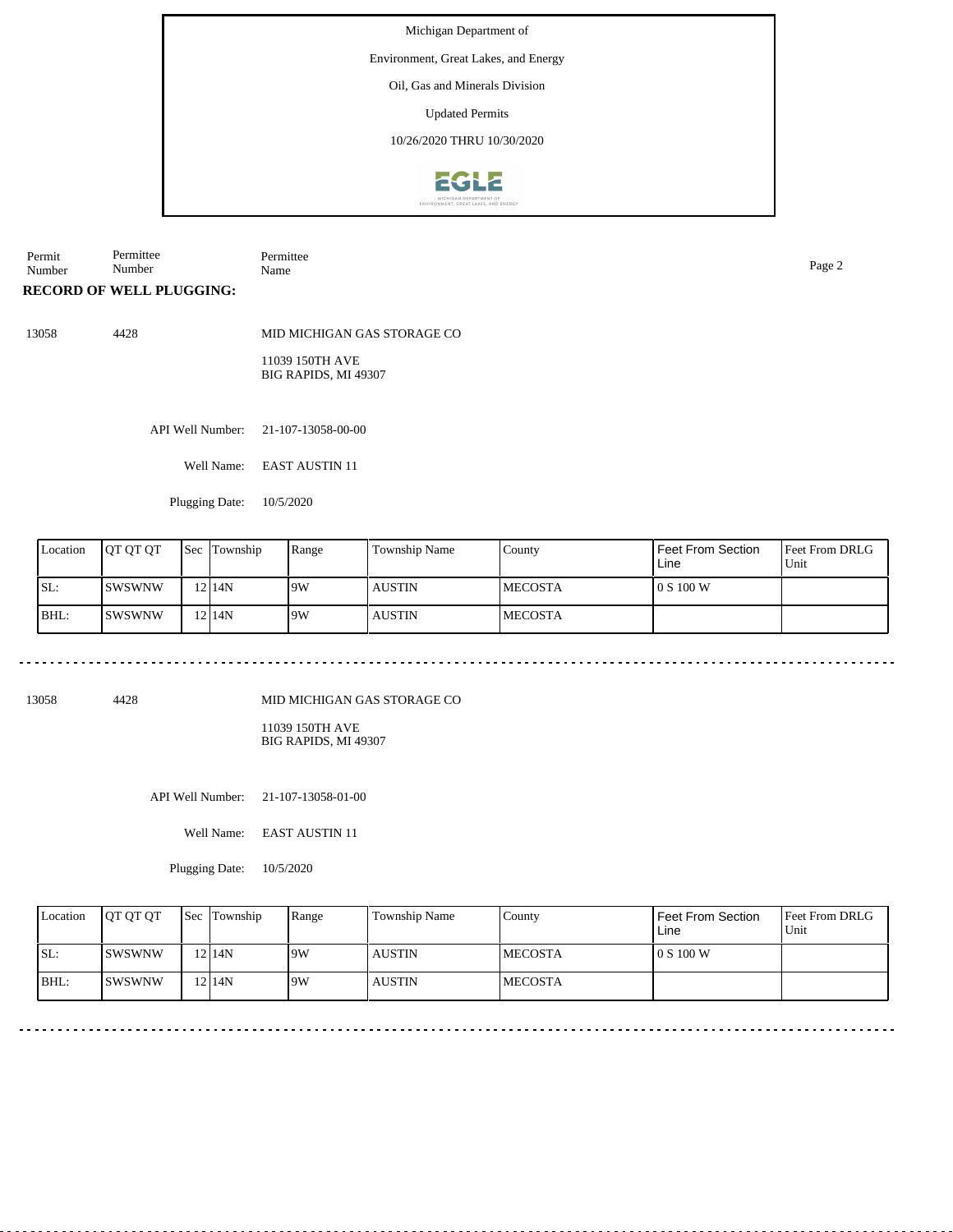Environment, Great Lakes, and Energy

Oil, Gas and Minerals Division

Updated Permits

10/26/2020 THRU 10/30/2020



API Well Number: 21-107-13060-00-00 13060 4428 MID MICHIGAN GAS STORAGE CO 11039 150TH AVE BIG RAPIDS, MI 49307 Permit Number Permittee Number Permittee Name Page 3

Well Name: EAST AUSTIN 13

Plugging Date: 10/5/2020

. . . . . . . . . . . . . . . . . . . .

| Location | <b>JOT OT OT</b> | <b>Sec</b> | Township  | Range | Township Name | County          | Feet From Section<br>Line | <b>Feet From DRLG</b><br>'Unit |
|----------|------------------|------------|-----------|-------|---------------|-----------------|---------------------------|--------------------------------|
| ISL:     | <b>SESWNW</b>    |            | $12$  14N | 19W   | <b>AUSTIN</b> | <b>IMECOSTA</b> | 0 S 1320 W                |                                |
| BHL:     | <b>SESWNW</b>    |            | $12$  14N | 19W   | <b>AUSTIN</b> | <b>IMECOSTA</b> |                           |                                |

13074 4428

MID MICHIGAN GAS STORAGE CO

<u>. . . . . . . . . . . . . . .</u>

11039 150TH AVE BIG RAPIDS, MI 49307

API Well Number: 21-107-13074-00-00

Well Name: EAST AUSTIN 10

Plugging Date: 10/5/2020

| Location | <b>OT OT OT</b> | <b>Sec Township</b> | Range | Township Name | Countv          | Feet From Section<br>Line | <b>Feet From DRLG</b><br>Unit |
|----------|-----------------|---------------------|-------|---------------|-----------------|---------------------------|-------------------------------|
| ISL:     | E2E2NE          | 114N                | 19W   | <b>AUSTIN</b> | <b>IMECOSTA</b> | 1270 N 100 E              |                               |
| IBHL:    | <b>IE2E2NE</b>  | 1 14N               | 9W    | <b>AUSTIN</b> | <b>IMECOSTA</b> |                           |                               |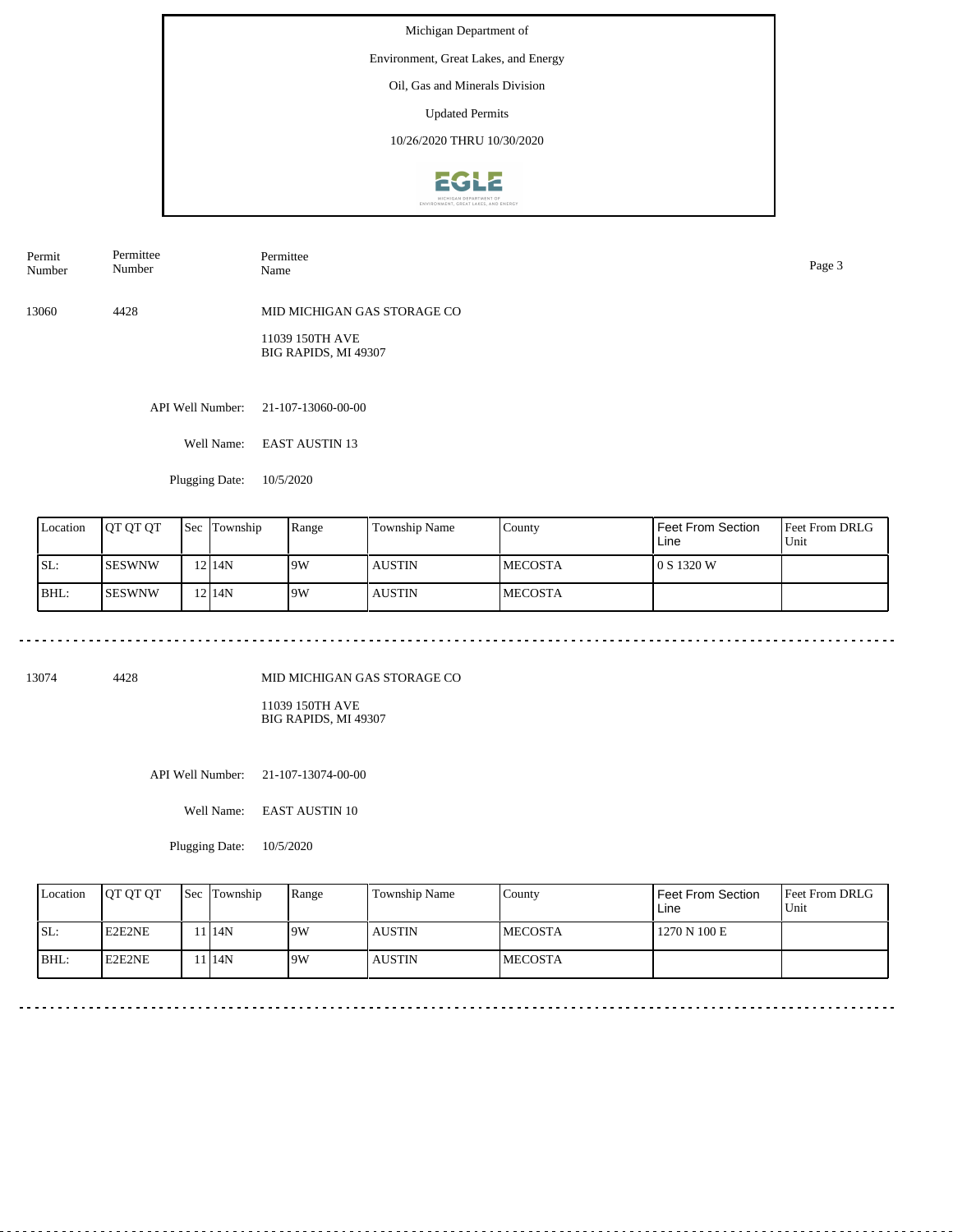Environment, Great Lakes, and Energy

Oil, Gas and Minerals Division

Updated Permits

10/26/2020 THRU 10/30/2020



API Well Number: 21-107-13074-01-00 13074 4428 MID MICHIGAN GAS STORAGE CO 11039 150TH AVE BIG RAPIDS, MI 49307 Permit Number Permittee Number Permittee Name Page 4

Well Name: EAST AUSTIN 10

Plugging Date: 10/5/2020

| Location | <b>IOT OT OT</b> | <b>Sec</b> | Township          | Range | Township Name | County          | Feet From Section<br>Line | <b>Feet From DRLG</b><br>Unit |
|----------|------------------|------------|-------------------|-------|---------------|-----------------|---------------------------|-------------------------------|
| ISL:     | E2E2NE           |            | 1 <sup>14</sup> N | 9W    | <b>AUSTIN</b> | <b>IMECOSTA</b> | 1270 N 100 E              |                               |
| BHL:     | E2E2NE           |            | 1 <sup>14</sup> N | 19W   | <b>AUSTIN</b> | <b>IMECOSTA</b> |                           |                               |

13162 4428

MID MICHIGAN GAS STORAGE CO

<u>. . . . . . . . . . . . . . .</u>

11039 150TH AVE BIG RAPIDS, MI 49307

API Well Number: 21-107-13162-00-00

Well Name: EAST AUSTIN 115

Plugging Date: 10/5/2020

| Location | <b>OT OT OT</b> | <b>Sec Township</b> | Range | Township Name | Countv          | Feet From Section<br>Line | <b>Feet From DRLG</b><br>Unit |
|----------|-----------------|---------------------|-------|---------------|-----------------|---------------------------|-------------------------------|
| ISL:     | <b>ICNS2SW</b>  | 12 <sup>14</sup> N  | 19W   | <b>AUSTIN</b> | <b>IMECOSTA</b> | l 0 S 1320 W              |                               |
| IBHL:    | <b>ICNS2SW</b>  | 12 I 14 N           | 9W    | <b>AUSTIN</b> | <b>IMECOSTA</b> |                           |                               |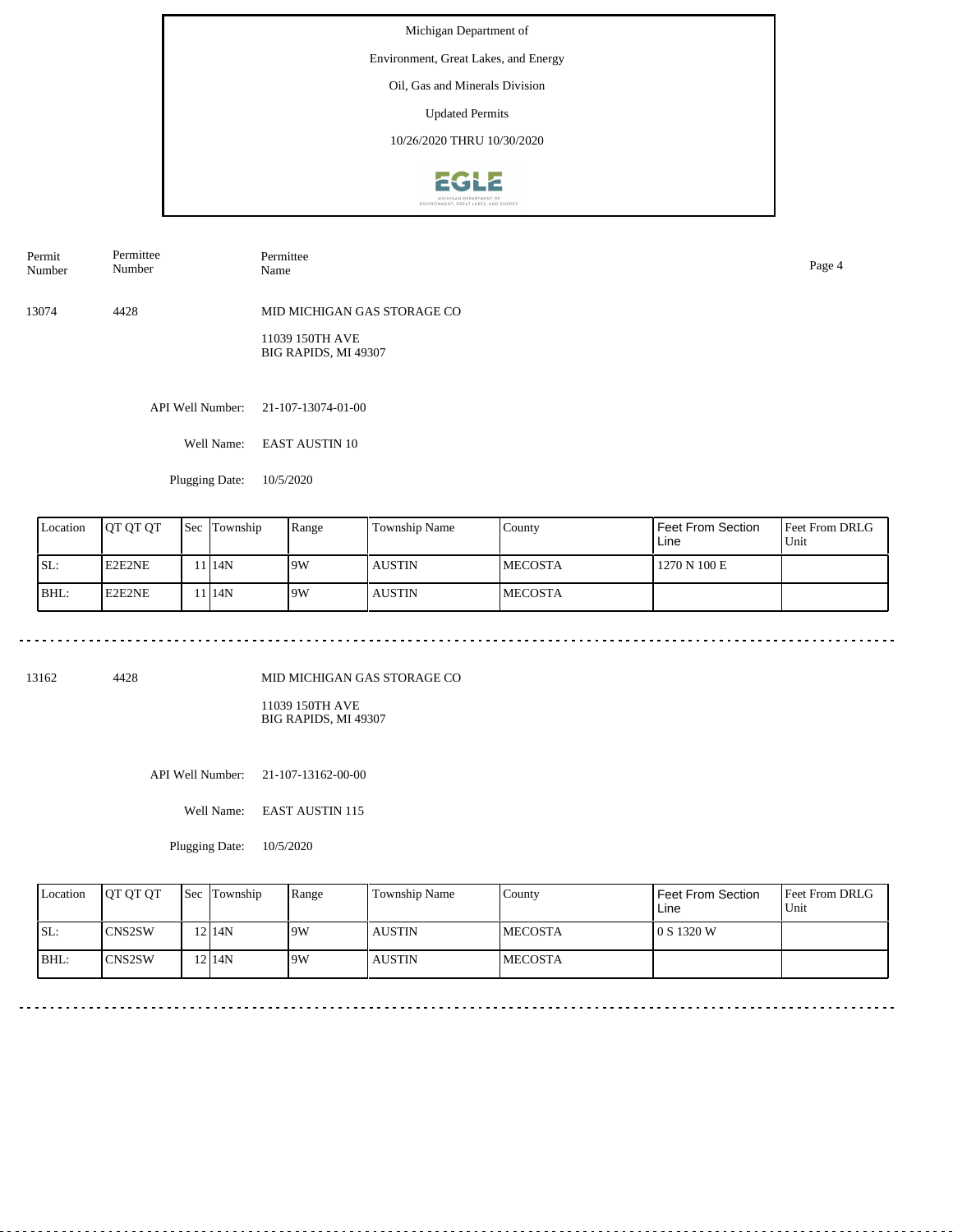Environment, Great Lakes, and Energy

Oil, Gas and Minerals Division

Updated Permits

10/26/2020 THRU 10/30/2020



| Permit                                    | Permittee | Permittee                                                                                              | Page 5 |
|-------------------------------------------|-----------|--------------------------------------------------------------------------------------------------------|--------|
| Number                                    | Number    | Name                                                                                                   |        |
| $\rightarrow$ $\rightarrow$ $\rightarrow$ | 40.4      | $G$ <sup><math>\alpha</math></sup> $I$ $G$ $I$ $B$ $I$ $H$ $B$ $A$ $I$ $H$ $B$ $I$ $H$ $I$ $I$ $G$ $G$ |        |

<u>. . . . . . . . . . .</u>

14175 491 CONSUMERS ENERGY CO

> 1945 W PARNALL RD JACKSON, MI 49201

API Well Number: 21-035-14175-00-00

Well Name: MICHIGAN GAS STORAGE COMPANY 380

Plugging Date: 9/8/2020

| Location | <b>OT OT OT</b> | <b>Sec</b> | Township | Range | Township Name      | County        | Feet From Section<br>Line | <b>Feet From DRLG</b><br>Unit |
|----------|-----------------|------------|----------|-------|--------------------|---------------|---------------------------|-------------------------------|
| ISL:     | <b>ICNSESW</b>  |            | 28 20N   | 16W   | <b>WINTERFIELD</b> | <b>ICLARE</b> | 740 S 660 E               |                               |
| BHL:     | <b>CNSESW</b>   |            | 28 20N   | 16W   | WINTERFIELD        | <b>ICLARE</b> | 740 S 660 E               |                               |

14924 491

CONSUMERS ENERGY CO

1945 W PARNALL RD JACKSON, MI 49201

API Well Number: 21-035-14924-00-00

Well Name: MICH GAS STORAGE 418

Plugging Date: 9/14/2020

| Location | <b>OT OT OT</b> | <b>Sec</b> Township | Range | Township Name  | County        | Feet From Section<br>Line | <b>Feet From DRLG</b><br>Unit |
|----------|-----------------|---------------------|-------|----------------|---------------|---------------------------|-------------------------------|
| ISL:     | <b>ICNSWSW</b>  | 15 20N              | .5W   | l summerfield  | <b>ICLARE</b> | 660 S 660 W               |                               |
| BHL:     | <b>ICNSWSW</b>  | 15 20N              | 5W    | l summerfield- | <b>ICLARE</b> | 660 S 660 W               |                               |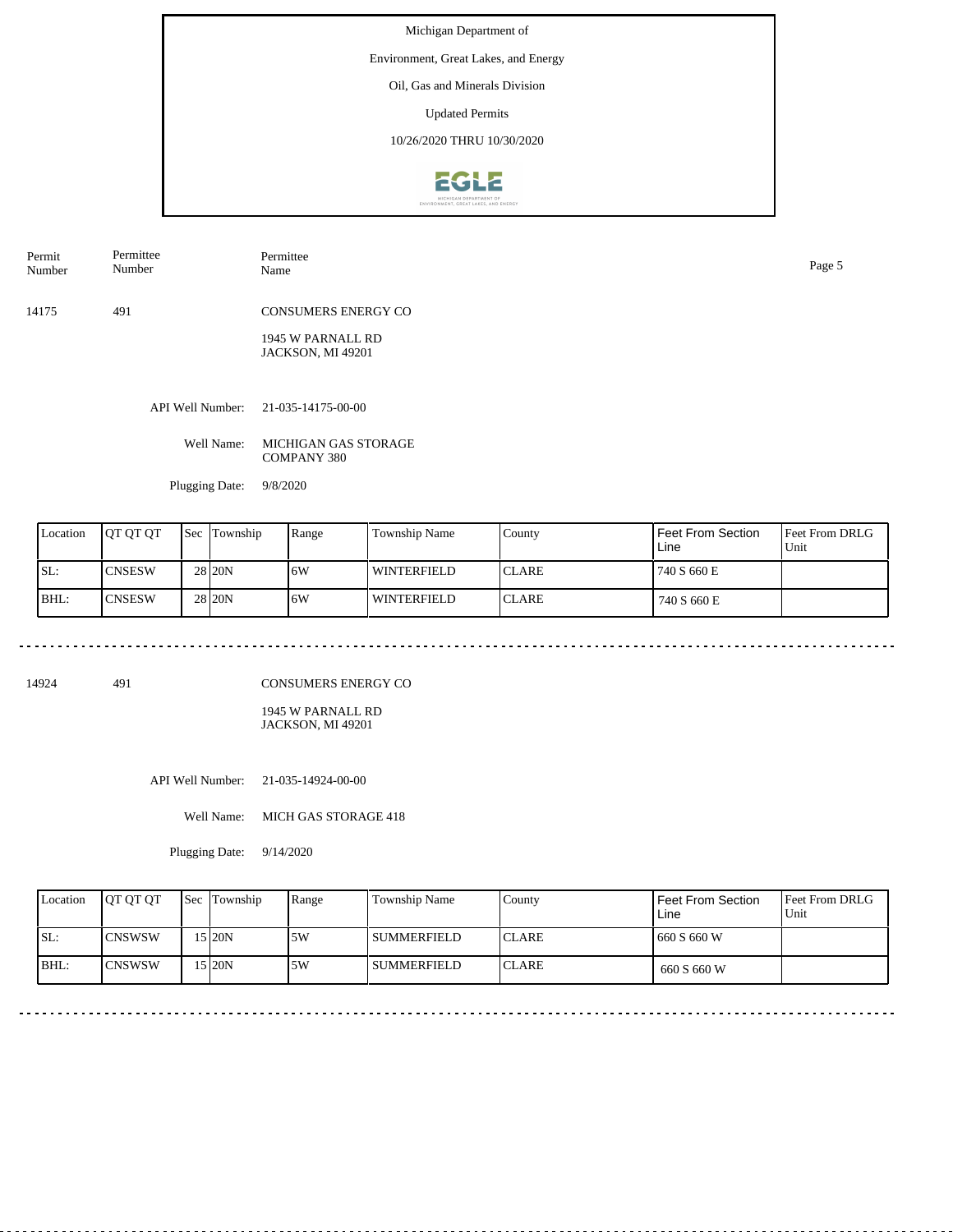Environment, Great Lakes, and Energy

Oil, Gas and Minerals Division

Updated Permits

10/26/2020 THRU 10/30/2020



Permit Number Permittee Number

18378 40 MUSKEGON DEVELOPMENT **COMPANY** 

> 1425 S MISSION RD MOUNT PLEASANT, MI 48858

API Well Number: 21-035-18378-00-00

Well Name: GRONDA, LEO ET AL 2

Permittee

Plugging Date: 10/24/2019

| Location | <b>JOT OT OT</b> | <b>Sec</b> | Township | Range | Township Name | County       | Feet From Section<br>Line | <b>IFeet From DRLG</b><br>Unit |
|----------|------------------|------------|----------|-------|---------------|--------------|---------------------------|--------------------------------|
| SL:      | <b>INWNESW</b>   |            | 36 20N   | 4W    | FROST         | <b>CLARE</b> | 330 N 990 E               | 1330 N 330 W                   |
| BHL:     | <b>INWNESW</b>   |            | 36 20N   | 4W    | <b>FROST</b>  | <b>CLARE</b> |                           |                                |

8157 491

CONSUMERS ENERGY CO

1945 W PARNALL RD JACKSON, MI 49201

API Well Number: 21-035-08157-00-00

Well Name: MICH GAS STORAGE 607

Plugging Date: 9/9/2020

| Location | <b>IOT OT OT</b> | Sec Township       | Range | <b>Township Name</b> | County        | Feet From Section<br>Line | <b>Feet From DRLG</b><br>Unit |
|----------|------------------|--------------------|-------|----------------------|---------------|---------------------------|-------------------------------|
| ISL:     | ICNNW            | 20 <sub>20</sub> N | 16W   | WINTERFIELD          | <b>ICLARE</b> | 1320 N 1320 W             |                               |
| BHL:     |                  | 20 <sub>20</sub> N | 6W    | WINTERFIELD          | <b>ICLARE</b> |                           |                               |

Name Page 6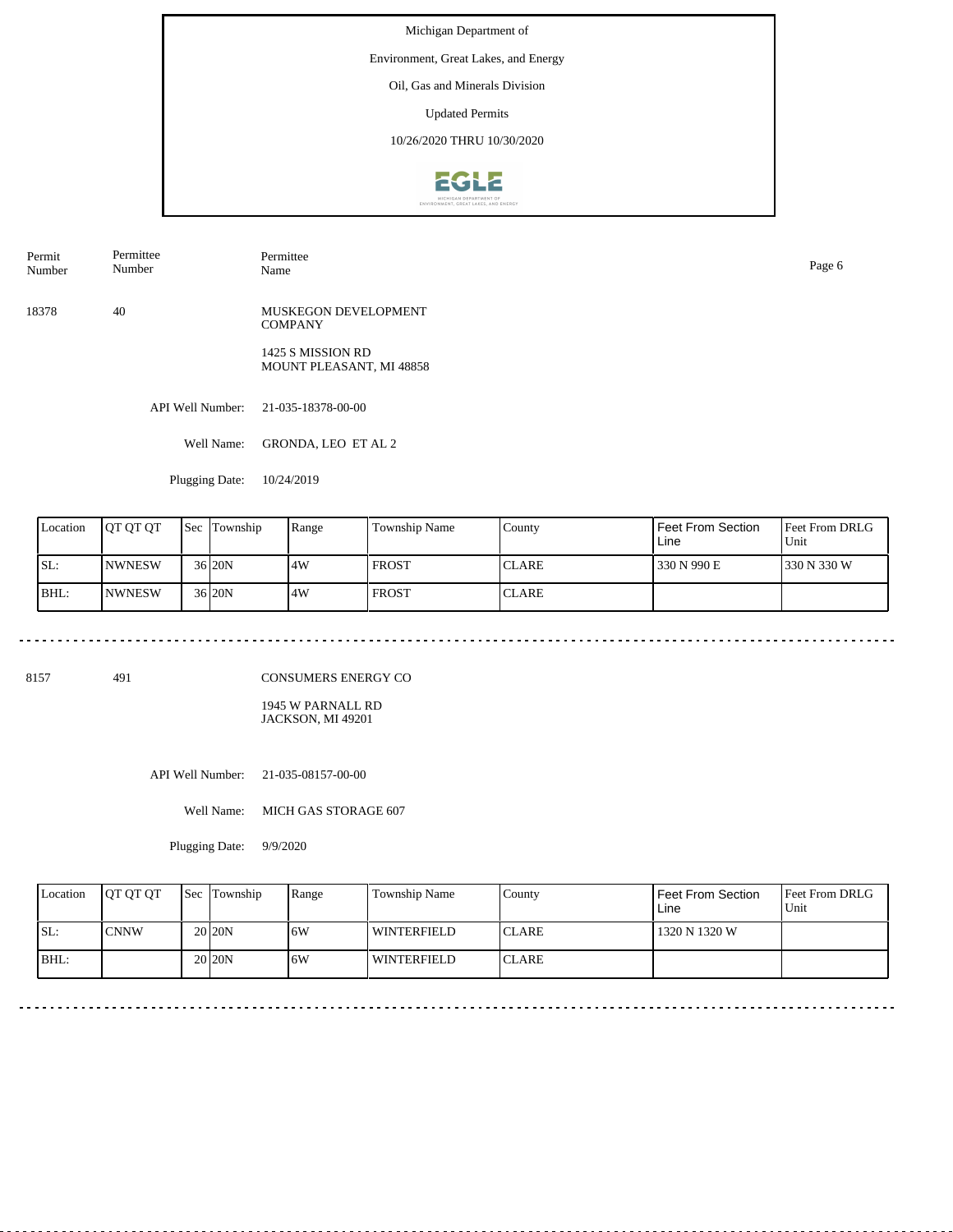Environment, Great Lakes, and Energy

Oil, Gas and Minerals Division

Updated Permits

10/26/2020 THRU 10/30/2020



| Permit<br>Number | Permittee<br>Number | Permittee<br>Name                      | Page 7 |
|------------------|---------------------|----------------------------------------|--------|
| 9242             | 491                 | <b>CONSUMERS ENERGY CO</b>             |        |
|                  |                     | 1945 W PARNALL RD<br>JACKSON, MI 49201 |        |
|                  | API Well Number:    | 21-035-09242-00-00                     |        |

Well Name: M G S C 654

Plugging Date: 9/15/2020

| Location | <b>IOT OT OT</b> | <b>Sec</b> | Township | Range | Township Name      | County        | Feet From Section<br>Line | <b>Feet From DRLG</b><br>Unit |
|----------|------------------|------------|----------|-------|--------------------|---------------|---------------------------|-------------------------------|
| ISL:     | <b>CNNW</b>      |            | 31 20N   | 6W    | l winterfield      | <b>ICLARE</b> | 1320 S 1320 W             |                               |
| BHL:     |                  |            | 31 20N   | 6W    | <b>WINTERFIELD</b> | <b>ICLARE</b> | 1320 S 1320 W             |                               |

9631 491

CONSUMERS ENERGY CO

1945 W PARNALL RD JACKSON, MI 49201

API Well Number: 21-035-09631-00-00

Well Name: M G S C 648

Plugging Date: 9/17/2020

| Location | <b>IOT OT OT</b> | <b>Sec Township</b> | Range | Township Name      | County        | Feet From Section<br>Line | <b>Feet From DRLG</b><br>Unit |
|----------|------------------|---------------------|-------|--------------------|---------------|---------------------------|-------------------------------|
| SL:      | <b>CNSE</b>      | 34 20N              | 16W   | <b>WINTERFIELD</b> | <b>ICLARE</b> | 1320 S 1320 W             |                               |
| BHL:     |                  | 34 20N              | 6W    | WINTERFIELD        | <b>ICLARE</b> | 1320 S 1320 W             |                               |

 $-$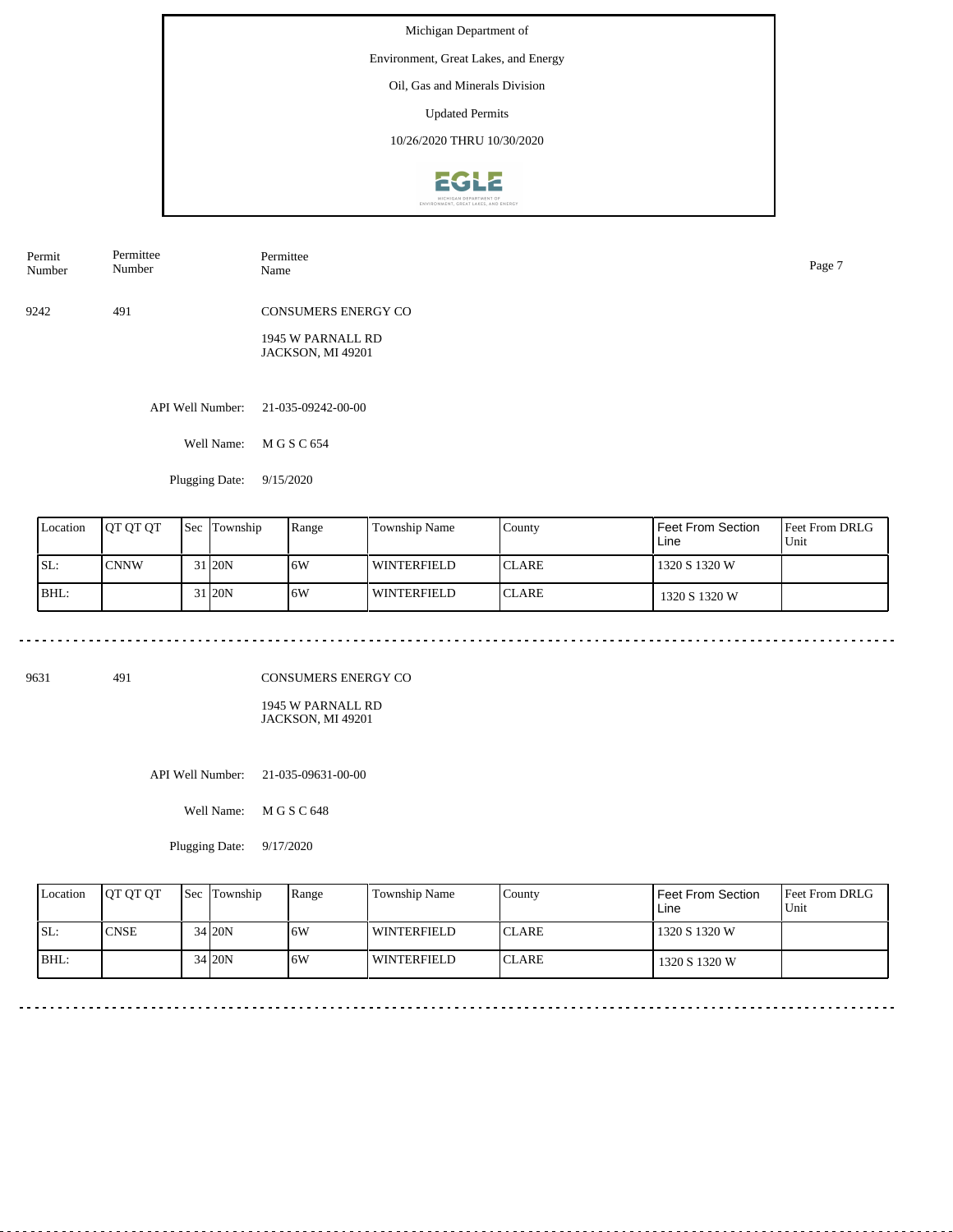Environment, Great Lakes, and Energy

Oil, Gas and Minerals Division

Updated Permits

10/26/2020 THRU 10/30/2020



Permit Number Permittee Number Permittee Name Page 8

## **APPLICATIONS TO CHANGE WELL STATUS:**

24664 6371 BREITBURN OPERATING LIMITED **PARTNERSHIP** 1111 BAGBY STREET, SUITE 1600

HOUSTON, TX 77002

API Well Number: 21-087-24664-00-00

Well Name: NOWLIN, HOMER 2

Approval Date: 10/21/2020

| Location | <b>IOT OT OT</b> | <b>Sec</b> | Township | Range | <b>Township Name</b> | County        | l Feet From Section<br>Line | <b>Feet From DRLG</b><br>Unit |
|----------|------------------|------------|----------|-------|----------------------|---------------|-----------------------------|-------------------------------|
| SL:      | <b>SWNESE</b>    |            | 28 10N   | 10E   | ' RICH               | <b>LAPEER</b> | 1990 N 1040 E               | 1990 N 1040 E                 |
| IBHL:    | <b>ISWNESE</b>   |            | 28 10N   | 10E   | RICH                 | <b>LAPEER</b> |                             |                               |

dia a a a

Proposed Rework: Temporarily Abandoned Comment: ACOWS for TA expires on 3/31/21

de de decede

dia a dia a di

25162 6371

BREITBURN OPERATING LIMITED PARTNERSHIP 1111 BAGBY STREET, SUITE 1600

HOUSTON, TX 77002

API Well Number: 21-087-25162-00-00

Well Name: HEBBERD, MAE 1

Approval Date: 10/21/2020

| Location | <b>JOT OT OT</b> | l Sec | Township | Range | Township Name | County        | l Feet From Section.<br>Line | Feet From DRLG<br>Unit |
|----------|------------------|-------|----------|-------|---------------|---------------|------------------------------|------------------------|
| SL:      | ISWNESW          |       | 27110N   | 10E   | <b>RICH</b>   | <b>LAPEER</b> | 990 N 990 E                  | 1990 N 330 W           |
| IBHL:    | ISWNESW          |       | 27110N   | 10E   | <b>RICH</b>   | <b>LAPEER</b> |                              |                        |

Proposed Rework: Temporarily Abandoned Comment: ACOWS for TA expires on 3/31/21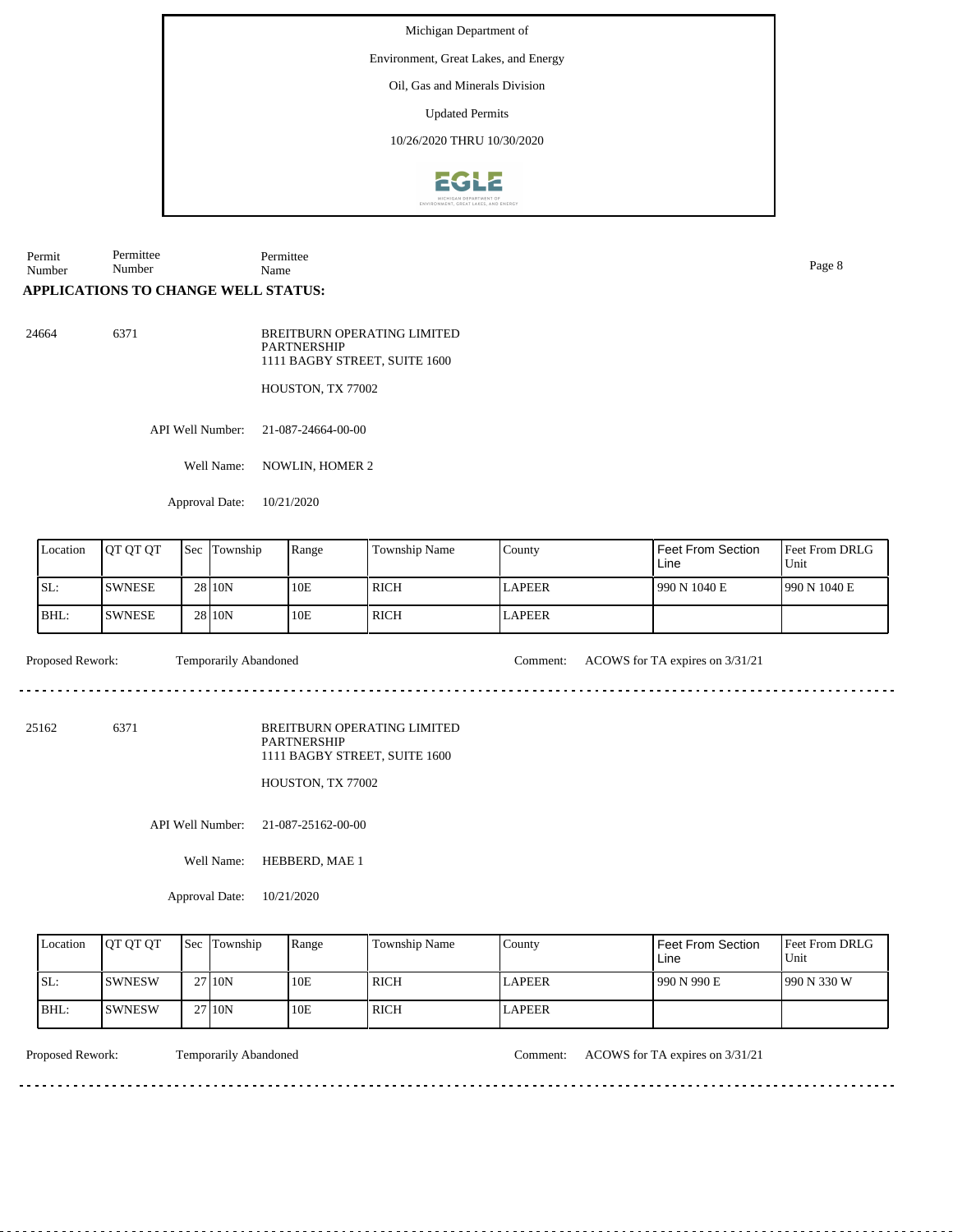Environment, Great Lakes, and Energy

Oil, Gas and Minerals Division

Updated Permits

10/26/2020 THRU 10/30/2020



Permit Number Permittee Number

Permittee Name Page 9

26559 6371 BREITBURN OPERATING LIMITED PARTNERSHIP 1111 BAGBY STREET, SUITE 1600

HOUSTON, TX 77002

API Well Number: 21-087-26559-01-00

Well Name: CURELL, MAX & REMY 1

Approval Date: 10/21/2020

| Location | <b>OT OT OT</b> | <b>Sec</b> Township | Range | <b>Township Name</b> | County        | Feet From Section<br>Line | Feet From DRLG<br>Unit |
|----------|-----------------|---------------------|-------|----------------------|---------------|---------------------------|------------------------|
| ISL:     | <b>ISWNENE</b>  | 28 10N              | 10E   | RICH                 | <b>LAPEER</b> | 865 N 990 E               |                        |
| BHL:     | <b>ISWNENE</b>  | 28 10N              | 10E   | RICH                 | <b>LAPEER</b> |                           |                        |

Proposed Rework: Temporarily Abandoned Comment: ACOWS for TA expires on  $3/31/21$ 

 $\mathcal{L}^{\mathcal{L}}\left( \mathcal{L}^{\mathcal{L}}\left( \mathcal{L}^{\mathcal{L}}\right) \right) =\mathcal{L}^{\mathcal{L}}\left( \mathcal{L}^{\mathcal{L}}\right)$ 

26867 6371

BREITBURN OPERATING LIMITED PARTNERSHIP 1111 BAGBY STREET, SUITE 1600

HOUSTON, TX 77002

API Well Number: 21-087-26867-01-00

Well Name: RANDALL, ALFRED E 1

Approval Date: 10/21/2020

| Location | <b>OT OT OT</b>       | <b>Sec</b> Township | Range | Township Name | County | Feet From Section<br>Line | <b>Feet From DRLG</b><br>Unit |
|----------|-----------------------|---------------------|-------|---------------|--------|---------------------------|-------------------------------|
| ISL:     | <b>ISWNWNW</b>        | 27 10N              | 10E   | <b>RICH</b>   | LAPEER | 755 N 380 W               | 1545 S 380 W                  |
| IBHL:    | <i><b>ISWNWNW</b></i> | 2710N               | 10E   | <b>RICH</b>   | LAPEER |                           |                               |

Proposed Rework: Temporarily Abandoned Comment: ACOWS for TA expires on  $3/31/21$ 

<u>. . . . . . . .</u>

. . . . . . . . . . . . . . . . . . . .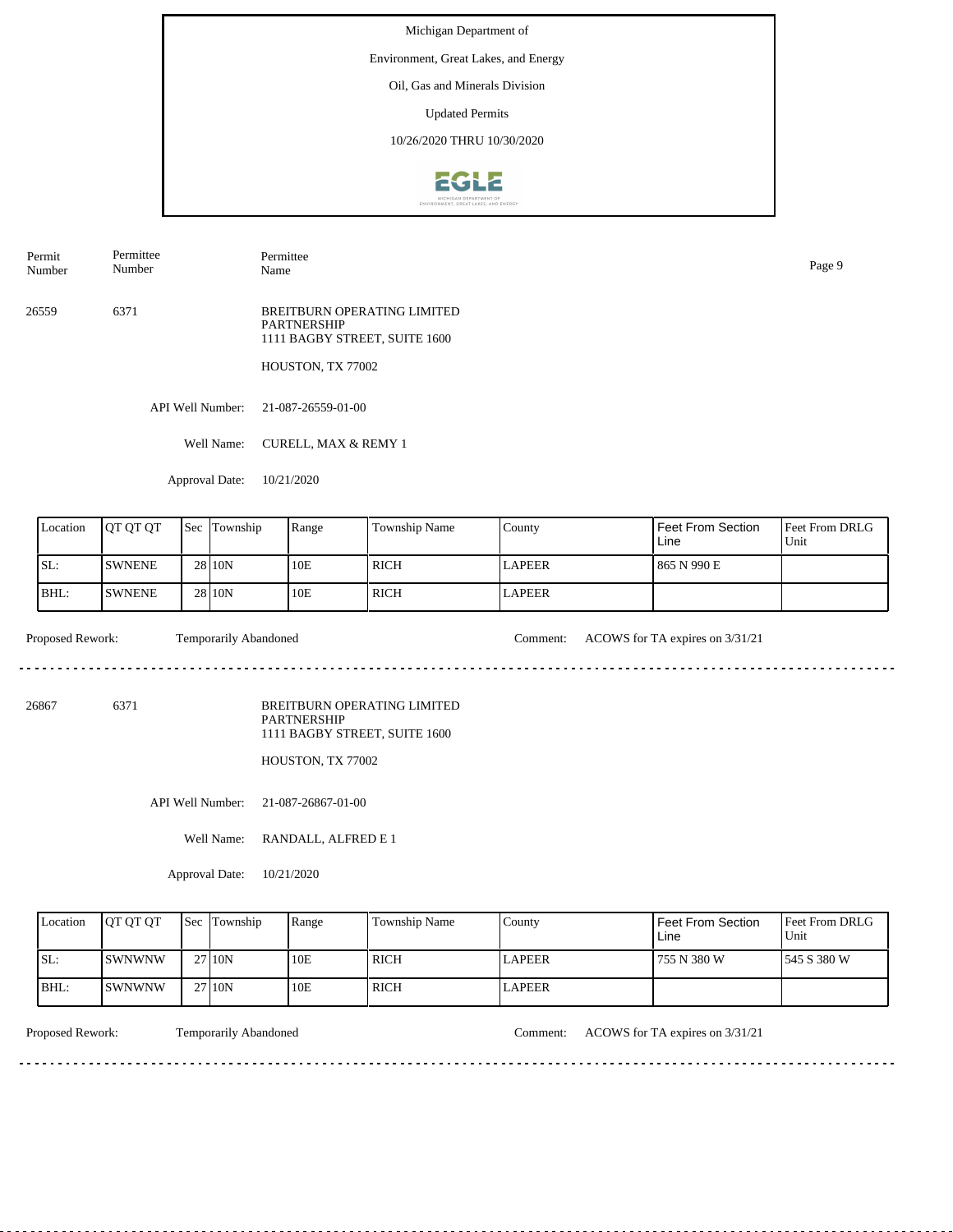Environment, Great Lakes, and Energy

Oil, Gas and Minerals Division

Updated Permits

10/26/2020 THRU 10/30/2020



Permit Number

Permittee Number

Permittee Name Page 10

27660 6371 BREITBURN OPERATING LIMITED PARTNERSHIP 1111 BAGBY STREET, SUITE 1600

HOUSTON, TX 77002

API Well Number: 21-087-27660-00-00

Well Name: ADAMIC, JOHN 1

Approval Date: 10/21/2020

| Location | <b>IOT OT OT</b> | <b>Sec Township</b> | Range | <b>Township Name</b> | County        | Feet From Section<br>Line | Feet From DRLG<br>Unit |
|----------|------------------|---------------------|-------|----------------------|---------------|---------------------------|------------------------|
| ISL:     | l w2SWNW         | 34 10N              | 10E   | <b>RICH</b>          | <b>LAPEER</b> | 660 S 330 W               | 676 N 330 W            |
| $BHL$ :  | l w2SWNW         | 34 10N              | 10E   | ' RICH               | <b>LAPEER</b> |                           |                        |

Proposed Rework: Temporarily Abandoned Comment: ACOWS for TA expires on 3/31/21

. . . . . . . .

28298 6371

BREITBURN OPERATING LIMITED PARTNERSHIP 1111 BAGBY STREET, SUITE 1600

HOUSTON, TX 77002

API Well Number: 21-087-28298-00-00

Well Name: ROACH, JAMES ET UX & BODMER, KENNETH ETUX 1

Approval Date: 10/21/2020

| Location | <b>IOT OT OT</b> | <b>Sec</b> Township | Range | Township Name | County        | <b>Feet From Section</b><br>Line | <b>Feet From DRLG</b><br>Unit |
|----------|------------------|---------------------|-------|---------------|---------------|----------------------------------|-------------------------------|
| SL:      | ISWNWNE          | 35 10N              | 10E   | <b>RICH</b>   | <b>LAPEER</b> | 1990 N 220 W                     | 1330 S 220 W                  |
| BHL:     | <b>ISWNWNE</b>   | 35 10N              | 10E   | <b>RICH</b>   | <b>LAPEER</b> |                                  |                               |

<u>. . . . . . . . . . . . . . . . . . .</u>

Proposed Rework: Temporarily Abandoned Comment: ACOWS for TA expires on 3/31/21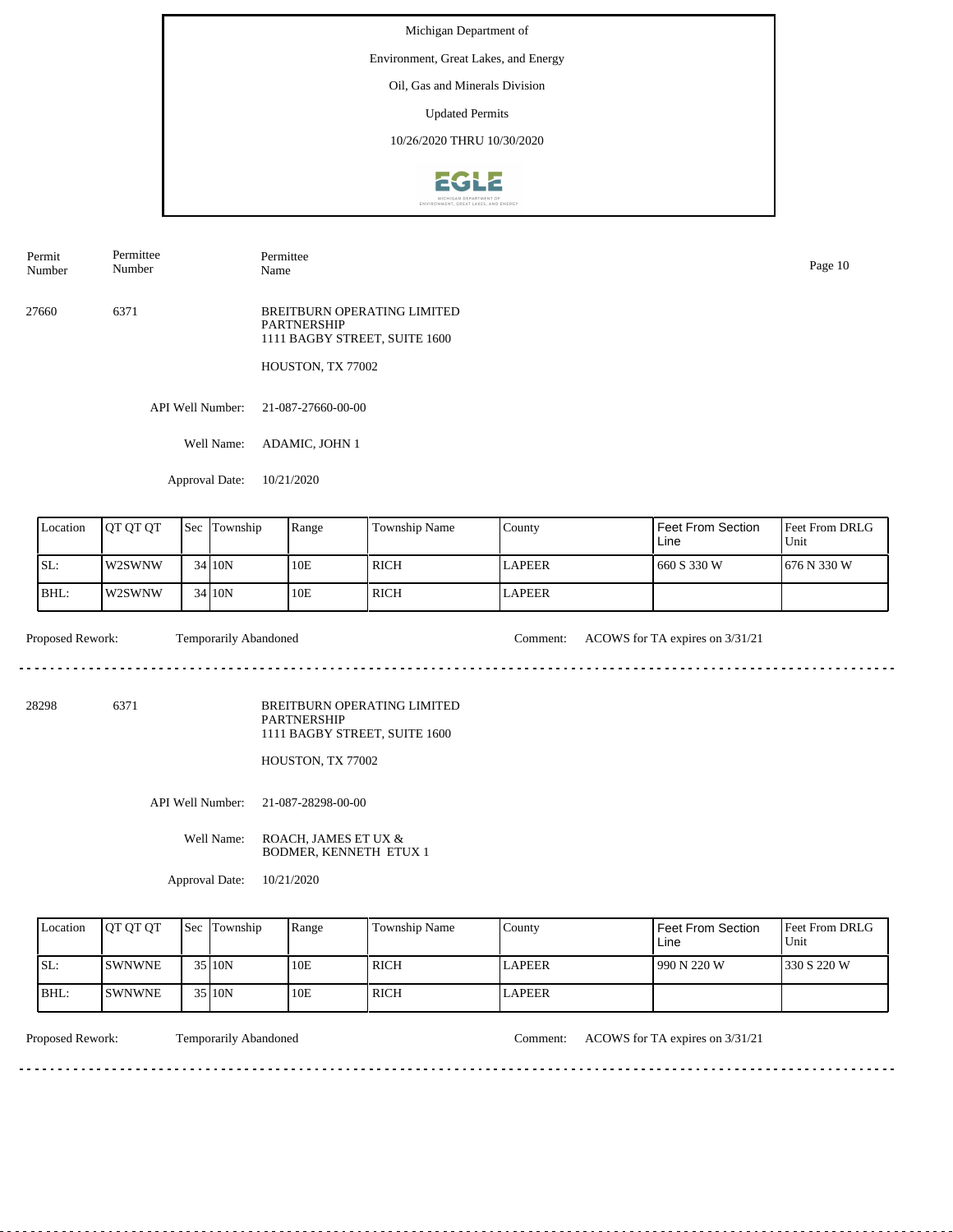Environment, Great Lakes, and Energy

Oil, Gas and Minerals Division

Updated Permits

10/26/2020 THRU 10/30/2020



Permit Number Permittee Number

Name Page 11

Permittee

30009 6371 BREITBURN OPERATING LIMITED PARTNERSHIP 1111 BAGBY STREET, SUITE 1600

HOUSTON, TX 77002

API Well Number: 21-087-30009-00-00

Well Name: COOPER, BEATRICE 1

Approval Date: 10/21/2020

| Location | <b>JOT OT OT</b> | <b>Sec</b> Township | Range | <b>Township Name</b> | County        | Feet From Section<br>Line | Feet From DRLG<br>Unit |
|----------|------------------|---------------------|-------|----------------------|---------------|---------------------------|------------------------|
| SL:      | <b>ISWNENE</b>   | 27110N              | 10E   | RICH                 | <b>LAPEER</b> | 990 N 990 E               | 1990 N 990 E           |
| BHL:     | <b>ISWNENE</b>   | 2710N               | 10E   | ' RICH               | <b>LAPEER</b> |                           |                        |

Proposed Rework: Temporarily Abandoned Comment: ACOWS for TA expires on  $3/31/21$ 

. . . . . . .

33115 6371

BREITBURN OPERATING LIMITED PARTNERSHIP 1111 BAGBY STREET, SUITE 1600

HOUSTON, TX 77002

API Well Number: 21-087-33115-00-00

Well Name: VOLLWEILER, WILLIAM TRACT 26 1

Approval Date: 10/21/2020

| Location | <b>IOT OT OT</b> | <b>Sec</b> Township | Range | Township Name | Countv        | <b>Feet From Section</b><br>Line | <b>Feet From DRLG</b><br>Unit |
|----------|------------------|---------------------|-------|---------------|---------------|----------------------------------|-------------------------------|
| SL:      | <b>ISWSWNE</b>   | 28 10N              | 10E   | <b>RICH</b>   | <b>LAPEER</b> | 330 S 230 W                      |                               |
| BHL:     | ISWSWNE          | 28 10N              | 10E   | <b>RICH</b>   | LAPEER        |                                  |                               |

<u>. . . . . . . . . . . . . . . . .</u>

Proposed Rework: Temporarily Abandoned Comment: ACOWS for TA expires on 3/31/21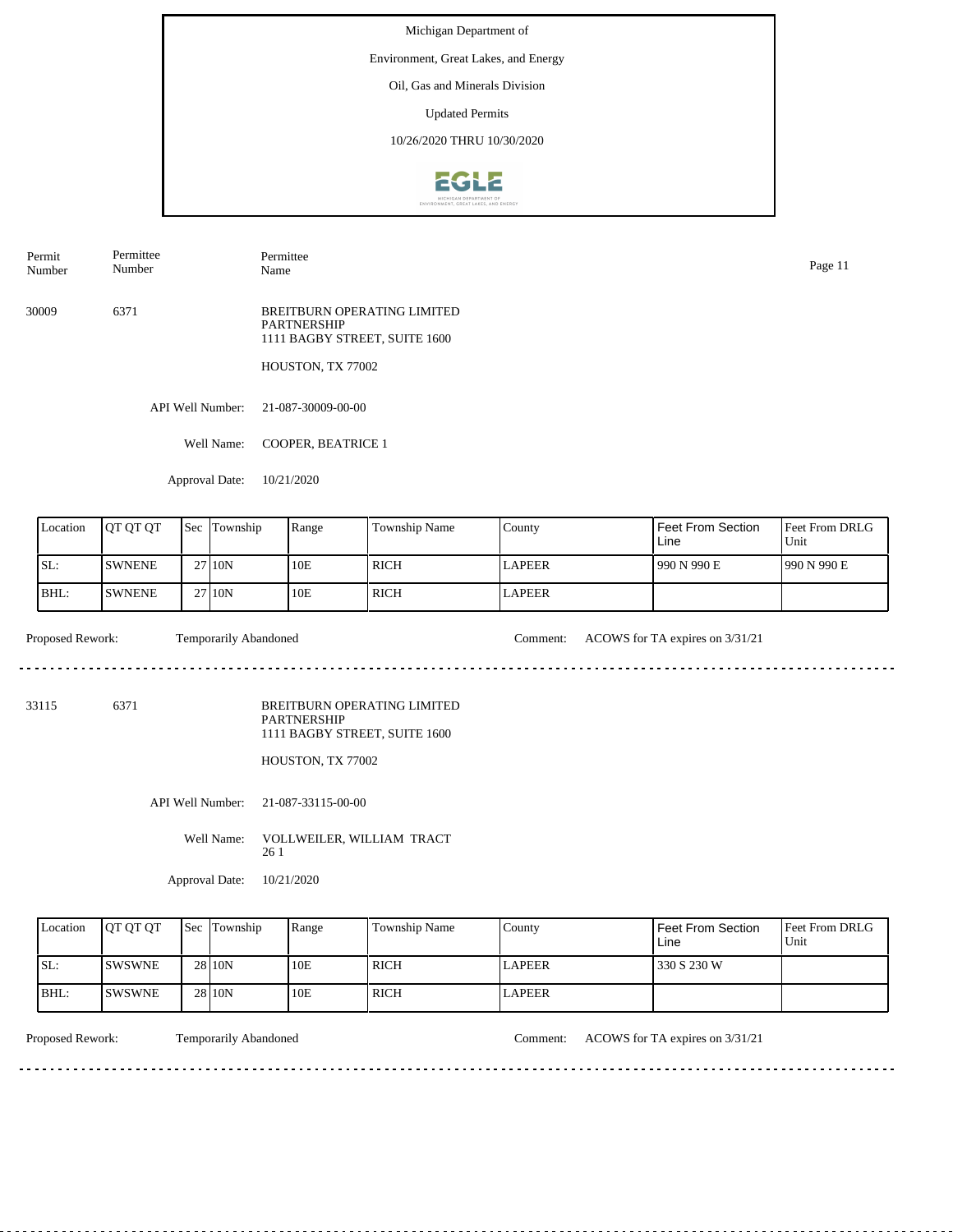Environment, Great Lakes, and Energy

Oil, Gas and Minerals Division

Updated Permits

10/26/2020 THRU 10/30/2020



Permit Permittee Number

Permittee Name Page 12

33726 6371 BREITBURN OPERATING LIMITED PARTNERSHIP 1111 BAGBY STREET, SUITE 1600

HOUSTON, TX 77002

API Well Number: 21-087-33726-00-00

Well Name: RICH FIELD UNIT TRACT 12 4

Approval Date: 10/21/2020

| Location | <b>IOT OT OT</b> | <b>Sec</b> | Township | Range | Township Name | County        | <b>Feet From Section</b><br>Line | <b>Feet From DRLG</b><br>Unit |
|----------|------------------|------------|----------|-------|---------------|---------------|----------------------------------|-------------------------------|
| ISL:     | <b>ISWSWNE</b>   |            | 27110N   | 10E   | RICH          | <b>LAPEER</b> | 330 S 330 W                      |                               |
| BHL:     | <b>ISWSWNE</b>   |            | 27110N   | 10E   | RICH          | <b>LAPEER</b> |                                  |                               |

Proposed Rework: Temporarily Abandoned Comment: ACOWS for TA expires on  $3/31/21$ 

 $- - - - - -$ 

. . . . . . . . . . . . . . . . . . . .

35232 6371

Number

BREITBURN OPERATING LIMITED PARTNERSHIP 1111 BAGBY STREET, SUITE 1600

HOUSTON, TX 77002

API Well Number: 21-087-35232-00-00

Well Name: RICH FIELD UNIT TRACT 06 1

Approval Date: 10/21/2020

| Location | <b>IOT OT OT</b> | <b>Sec Township</b> | Range | Township Name | County        | Feet From Section<br>Line | <b>Feet From DRLG</b><br>Unit |
|----------|------------------|---------------------|-------|---------------|---------------|---------------------------|-------------------------------|
| ISL:     | <b>ISWSESW</b>   | 2210N               | 10E   | ' RICH        | <b>LAPEER</b> | 330 S 990 E               |                               |
| IBHL:    | ISWSESW          | 2210N               | 10E   | RICH          | <b>LAPEER</b> |                           |                               |

Proposed Rework: Temporarily Abandoned Comment: ACOWS for TA expires on  $3/31/21$ 

<u>. . . . . . . .</u>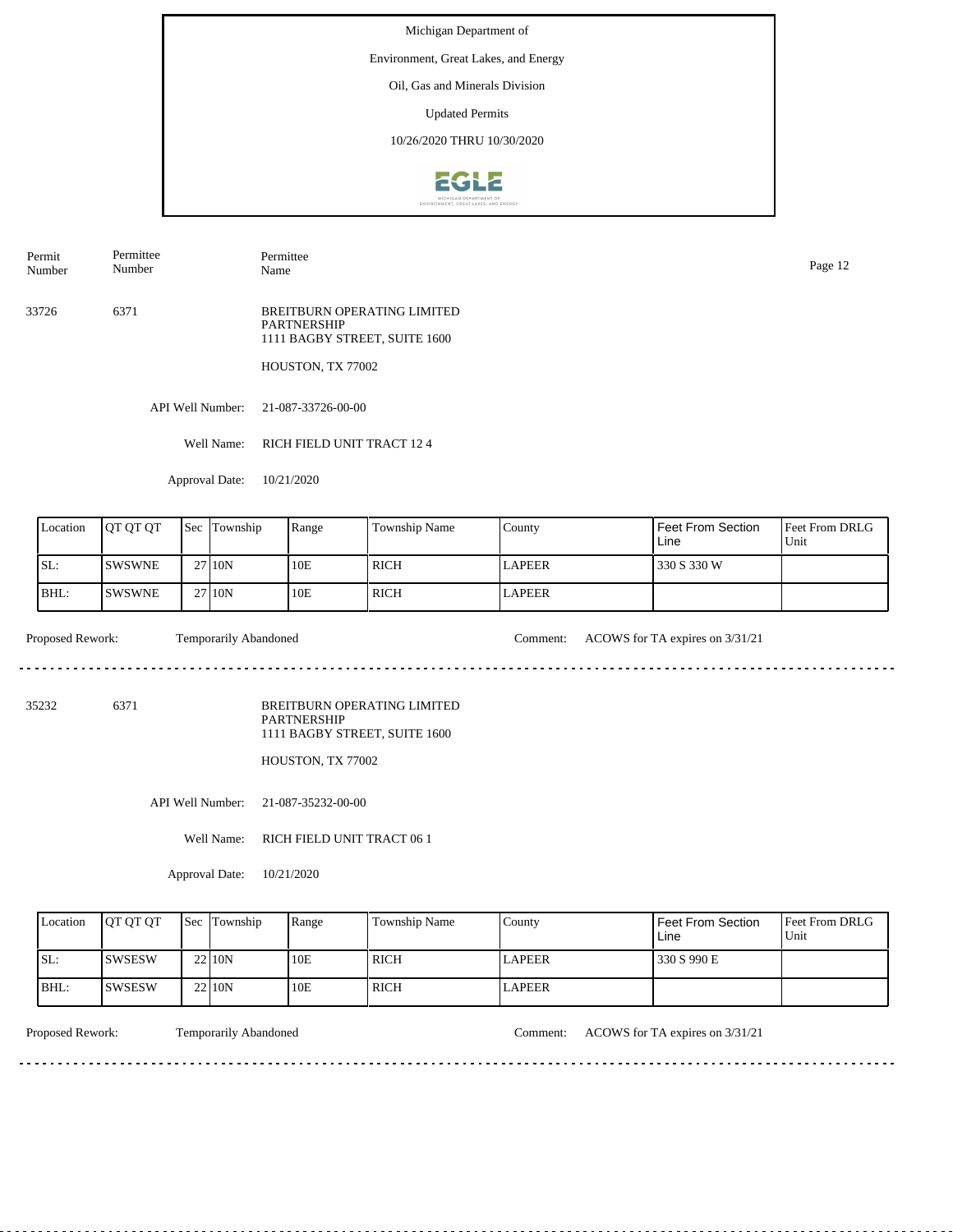Michigan Department of Environment, Great Lakes, and Energy Oil, Gas and Minerals Division Updated Permits 10/26/2020 THRU 10/30/2020EGLE

| Permit<br>Number | Permittee<br>Number |              | Name                  | Permittee                                                                             |                |                           |                                  | Page 13                |  |
|------------------|---------------------|--------------|-----------------------|---------------------------------------------------------------------------------------|----------------|---------------------------|----------------------------------|------------------------|--|
| 40063            | 6570                |              |                       | WHITE ROCK OIL & GAS LLC<br>5001 SPRING VALLEY ROAD<br>SUITE 100E<br>DALLAS, TX 75244 |                |                           |                                  |                        |  |
|                  |                     |              | API Well Number:      | 21-133-39751-01-00                                                                    |                |                           |                                  |                        |  |
|                  |                     |              | Well Name:            | GINGRICH 1-31A                                                                        |                | True Vertical Depth: 9800 |                                  |                        |  |
|                  |                     |              | Approval Date:        | 10/19/2020                                                                            |                |                           |                                  |                        |  |
| Location         | QT QT QT            | Sec Township |                       | Range                                                                                 | Township Name  | County                    | <b>Feet From Section</b><br>Line | Feet From DRLG<br>Unit |  |
| SL:              | <b>NESWNW</b>       |              | 31 18N                | 10W                                                                                   | <b>LINCOLN</b> | <b>OSCEOLA</b>            | 1069 S 1116 W                    |                        |  |
| BHL:             | <b>SENENW</b>       |              | 31 18N                | 10W                                                                                   | <b>LINCOLN</b> | <b>OSCEOLA</b>            | 1152 N 281 E                     | 1152 N 2264 W          |  |
| Proposed Rework: |                     |              | Temporarily Abandoned |                                                                                       |                | Comment:                  | ACOWS for TA expires on 10/19/21 |                        |  |
| 40491            | 6570                |              |                       | WHITE ROCK OIL & GAS LLC<br>5001 SPRING VALLEY ROAD<br>SUITE 100E<br>DALLAS, TX 75244 |                |                           |                                  |                        |  |
|                  |                     |              | API Well Number:      | 21-133-40491-00-00                                                                    |                |                           |                                  |                        |  |
|                  |                     |              | Well Name:            | JEWETT 1-32                                                                           |                |                           |                                  |                        |  |
|                  |                     |              | Approval Date:        | 10/19/2020                                                                            |                |                           |                                  |                        |  |

| Location | <b>OT OT OT</b> | <b>Sec</b> Township | Range | Township Name | County   | Feet From Section<br>Line | <b>Feet From DRLG</b><br>Unit |
|----------|-----------------|---------------------|-------|---------------|----------|---------------------------|-------------------------------|
| SL:      | <b>INESWSW</b>  | 32 <sub>18N</sub>   | 10W   | LINCOLN       | IOSCEOLA | 1951 S 905 W              | 1951 S 905 W                  |
| BHL:     | <b>INESWSW</b>  | 32 <sub>18N</sub>   | 10W   | LINCOLN       | IOSCEOLA |                           |                               |

. . . . . . . . . . .

Proposed Rework: Temporarily Abandoned Comment: ACOWS for TA expires on 10/19/21

<u>. . . . . . . . . . . . . . . . .</u>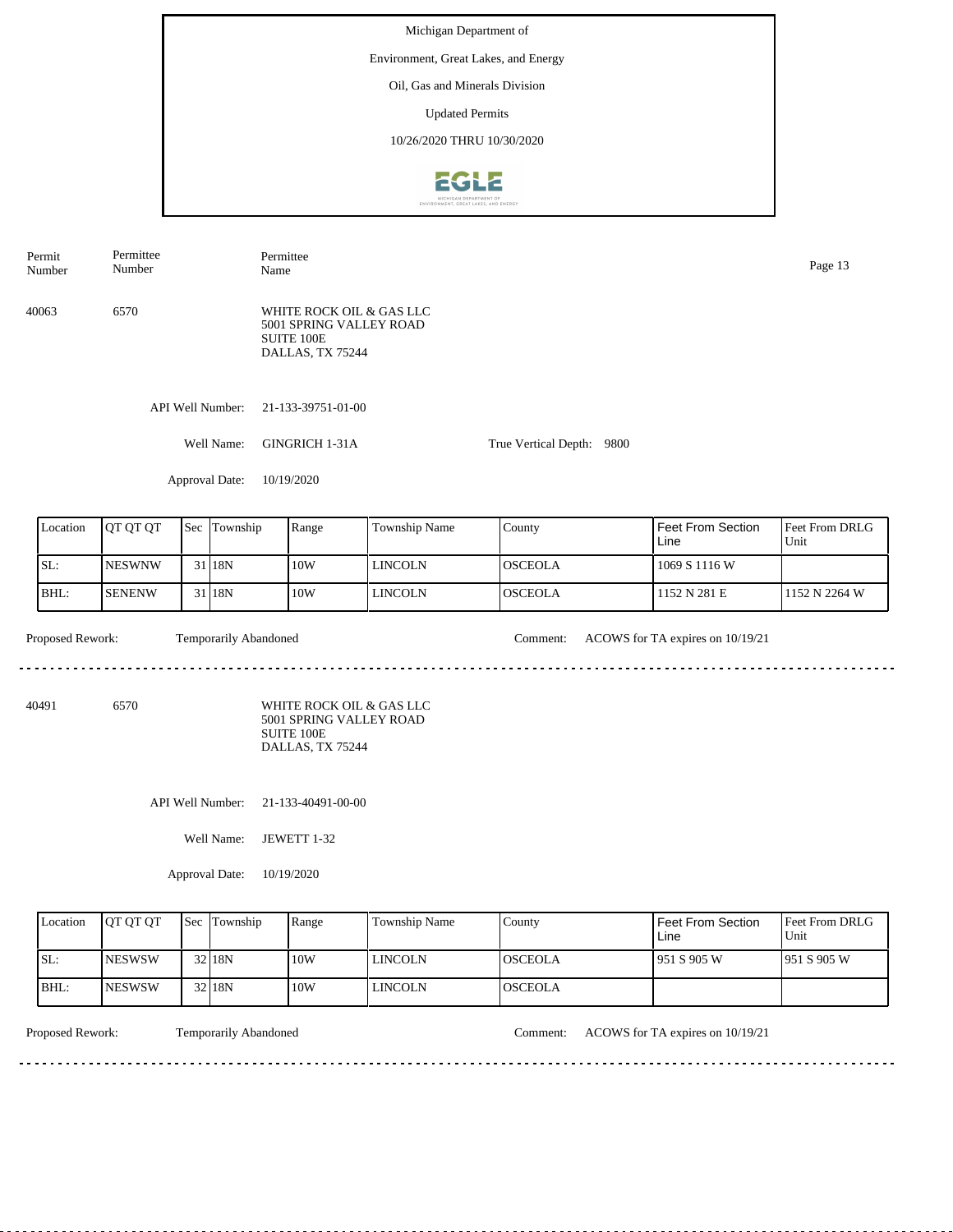Michigan Department of Environment, Great Lakes, and Energy Oil, Gas and Minerals Division Updated Permits 10/26/2020 THRU 10/30/2020**EGLE** 

| Permit<br>Number | Permittee<br>Number          |  |              | Permittee<br>Name                                                                            |               |                           |  |                          |                |  |
|------------------|------------------------------|--|--------------|----------------------------------------------------------------------------------------------|---------------|---------------------------|--|--------------------------|----------------|--|
| 52720            | 6570                         |  |              | WHITE ROCK OIL & GAS LLC<br>5001 SPRING VALLEY ROAD<br><b>SUITE 100E</b><br>DALLAS, TX 75244 |               |                           |  |                          |                |  |
|                  | API Well Number:             |  |              | 21-141-40522-02-00                                                                           |               |                           |  |                          |                |  |
|                  | Well Name:<br>Approval Date: |  |              | <b>BLACKHAWK 1-16 HD1</b>                                                                    |               | True Vertical Depth: 3284 |  |                          |                |  |
|                  |                              |  |              | 10/27/2020                                                                                   |               |                           |  |                          |                |  |
| Location         | QT QT QT                     |  | Sec Township | Range                                                                                        | Township Name | County                    |  | <b>Feet From Section</b> | Feet From DRLG |  |
|                  |                              |  |              |                                                                                              |               |                           |  | Line                     | Unit           |  |
| SL:              | <b>NWSESW</b>                |  | 15 34N       | 3E                                                                                           | CASE          | <b>PRESQUE ISLE</b>       |  | 843 S 1160 E             |                |  |

**CASE** 

NWSESE

BHL:

Temporarily Abandoned

16 34N 3E

Proposed Rework: Temporarily Abandoned Comment: ACOWS for TA expires on 10/27/21

PRESQUE ISLE

704 S 741 E

610 N 570 W